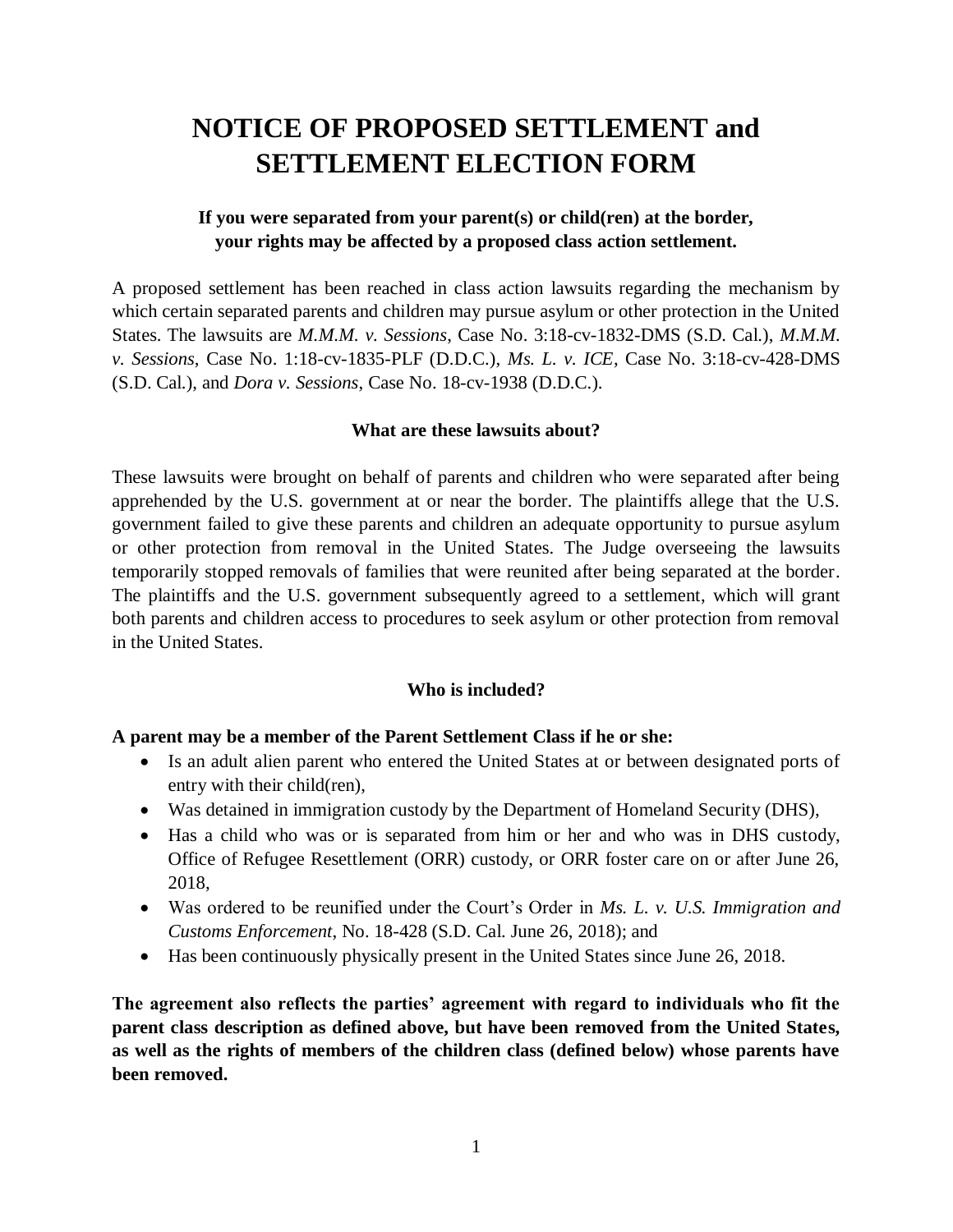## **A child may be a member of the Child Settlement Class if he or she:**

- Is an alien child under the age of 18 as of the effective date of the agreement, who entered the United States at or between designated ports of entry with an alien parent,
- Was separated from their parent(s),

 $\overline{a}$ 

- Has been or will be reunified with their parent(s) under the preliminary injunction issued in *Ms. L. v. U.S. Immigration and Customs Enforcement*, No. 18-428 (S.D. Cal. June 26, 2018), and
- Has been continuously physically present in the United States since June 26, 2018.

## **What relief does the settlement provide?**

Among other things, the Settlement Agreement requires that, for parents who initially received a negative credible fear finding and have a final order of expedited removal, the U.S. government will conduct a good faith review of parents' prior credible fear findings,<sup>1</sup> which includes meeting with an asylum officer to present additional information. For the children of such parents who have been issued a Notice to Appear (NTA) or are in removal proceedings, the NTA will be cancelled or the government will move to dismiss the removal proceedings, and the child will be placed into expedited removal along with the parent. The child will also be referred for a credible fear interview if the child expresses a fear of return. If the parent if found to have a credible fear, then both parents and children will be issued a NTA to appear before an immigration judge, where they will be able to pursue asylum or other protection claims before the immigration court. If parents do not receive a positive credible fear finding on review, then the U.S. government will provide their children with their own credible fear interview. If children receive a positive credible fear finding, they and their parents will be issued a NTA to appear before an immigration judge, where they will be able to pursue asylum or other protection claims before the immigration court. Additional or other procedures apply where parents and children have been released from detention, where parents are subject to reinstated or final orders of removal, or where parents already have been removed. The Settlement Agreement does not provide any monetary payments to class members. Parents and children who fall into these categories should read the final Settlement Agreement and/or consult with counsel to understand what rights they may have under the Agreement. If the Settlement Agreement is approved, class members will be prohibited from seeking any additional immigration- or asylum-related injunctive, declaratory, or equitable relief related to allegations made in these lawsuits. All of the terms of the proposed Settlement are subject to Court approval at a "Final Approval Hearing" which is explained below. A copy of the Settlement Agreement is attached to this notice.

<sup>1</sup> "Credible fear" refers to the process by which those individual subject to expedited removal may seek asylum in the United States, in which an alien in expedited removal who has a fear of returning home is interviewed by a U.S. government asylum officer to determine whether they can establish a credible fear of persecution or torture if they are returned to their home country. If the alien receives a positive credible fear determination, he or she can file an application for asylum before the immigration court.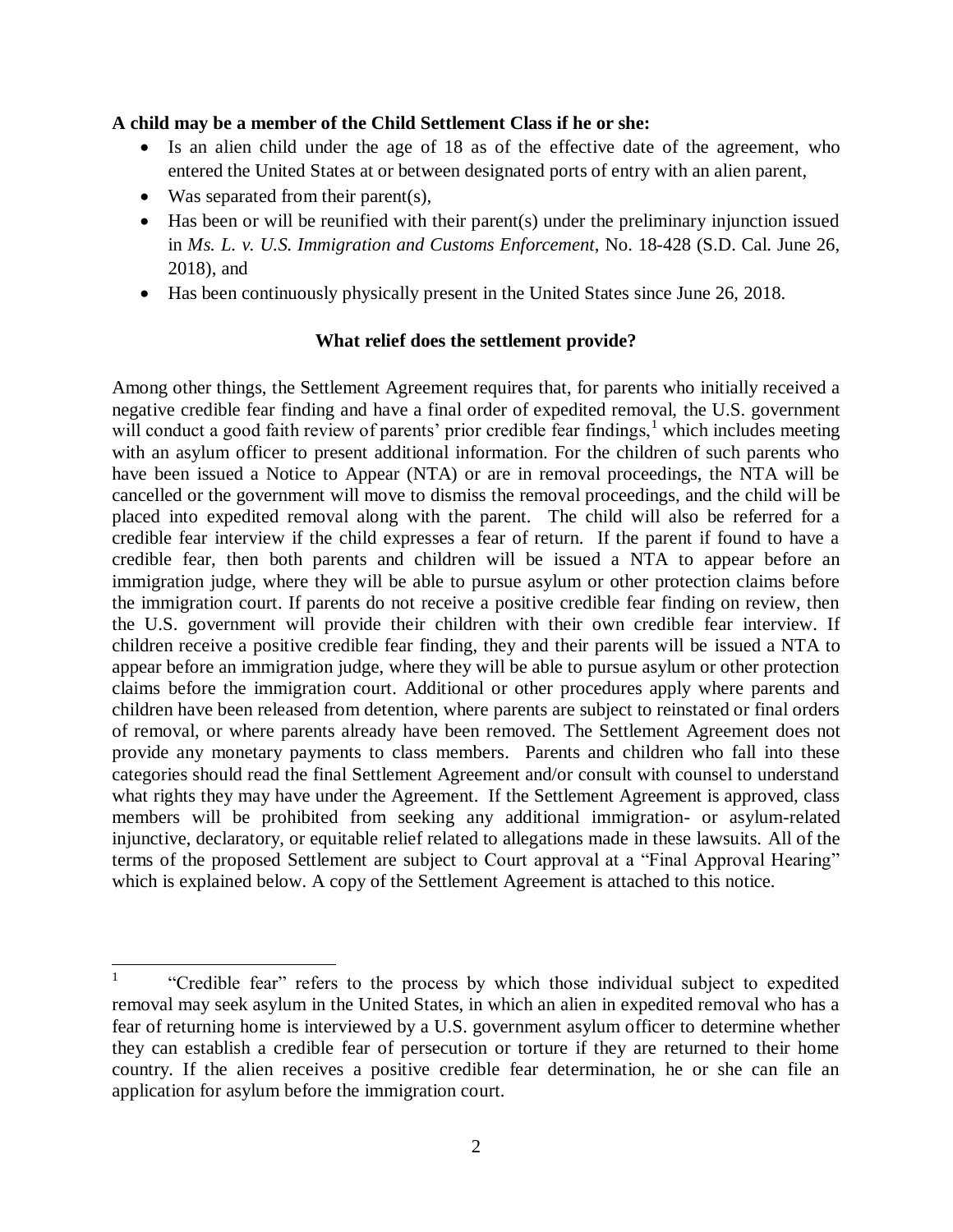## **You have the right to waive relief under the settlement.**

Parents or children who wish to waive their rights under this Settlement Agreement and be promptly removed to their country of origin, have the right to do so by executing the below form. Any decision to return to your country of origin must be made affirmatively, knowingly, and voluntarily. Failure to return this form will not be construed as a waiver of your rights under the Settlement Agreement.

**Instructions:** This form must be read to the class member in a language that he/she understands. The class member must indicate which option he/she is choosing by signing the appropriate box below. If the class member is a child and lacks capacity or is under age 14, this form must be signed by the child's parent or legal representative. Separate forms must be completed for each family member. *Completed forms must be mailed or emailed to counsel for the appropriate proposed class set forth below.*

| I request to remain in the United States to seek relief from removal. I understand that the |  |  |  |  |
|---------------------------------------------------------------------------------------------|--|--|--|--|
| class action settlement does not guarantee that I will receive relief from removal.         |  |  |  |  |
|                                                                                             |  |  |  |  |
|                                                                                             |  |  |  |  |

| I am affirmatively, knowingly, and voluntarily requesting removal to my country of origin           |
|-----------------------------------------------------------------------------------------------------|
| as soon as possible. I understand that I am waiving any rights to remain in the United States to    |
| pursue the procedures set forth in the settlement, including any right to apply for asylum or other |
| protection from removal.                                                                            |

| Name (printed) |
|----------------|
|                |

Signature:

#### **Your Information:**

| $Parent(s)/child(en)$ telephone number: |  |  |
|-----------------------------------------|--|--|

Attorney Certification: I represent \_\_\_\_\_\_\_\_\_\_\_\_\_\_\_\_\_\_\_ (name) in his/her immigration proceedings. I have advised him/her (and/or his/her parent or legal representative) of his/her rights under the proposed class action settlement in  $\qquad \qquad$  (language).

| Attorney signature: |  |
|---------------------|--|
|                     |  |
| Date:               |  |
| Attorney telephone: |  |
| Attorney address: _ |  |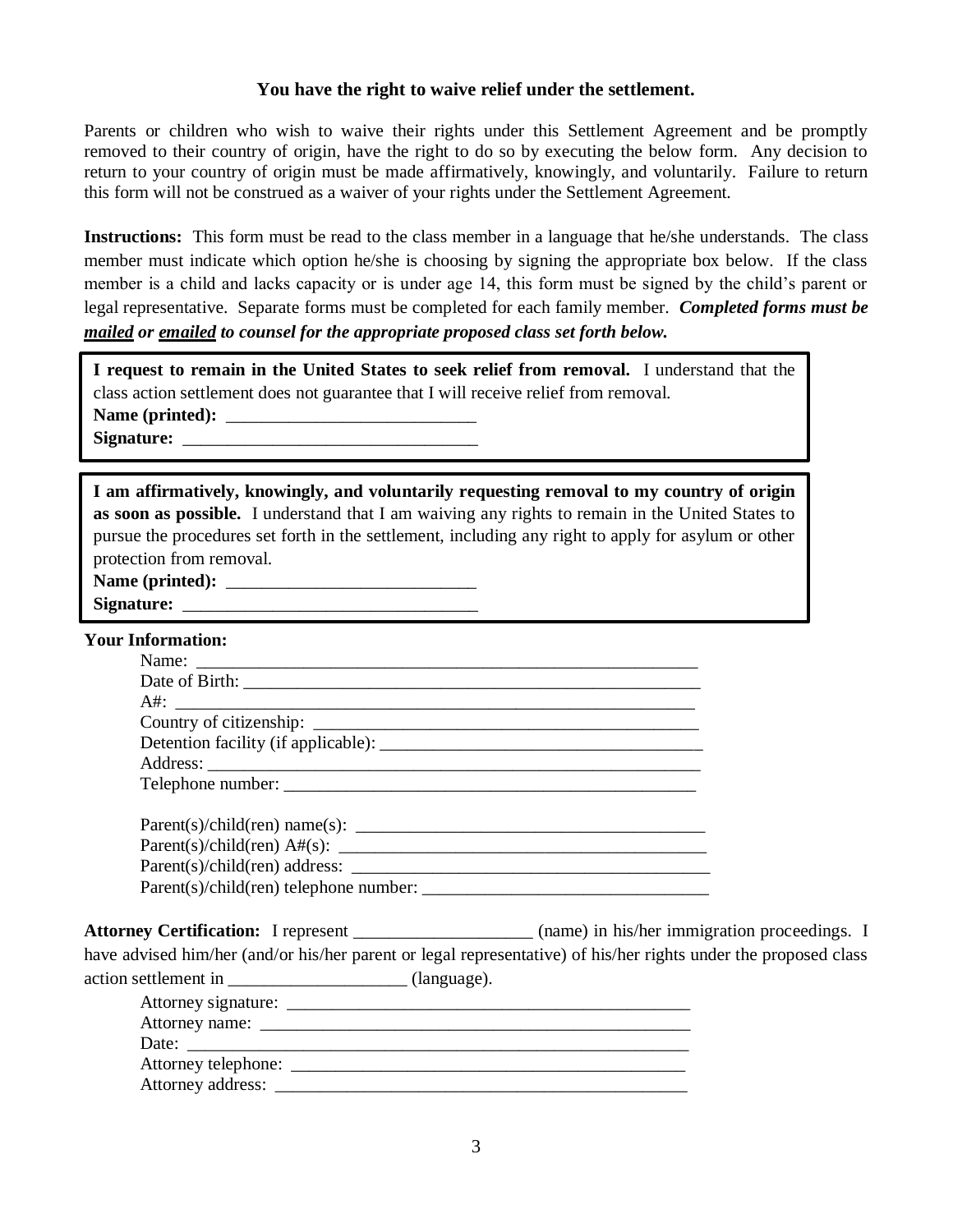#### **You have the right to object to the settlement.**

Although you may waive your rights to seek relief under this Settlement Agreement, you cannot exclude yourself from the settlement. However, you can ask the Court to deny approval by filing an objection. If the Court denies approval, the lawsuits will continue. If that is what you want to happen, you must object. You may object to the proposed settlement in writing. You may also appear at the Final Approval Hearing, either in person or through your own attorney. All written objections and supporting papers must (a) clearly identify the following case names and numbers: *M.M.M. v. Sessions*, Case No. 3:18-cv-1832-DMS (S.D. Cal.) and *Ms. L. v. ICE*, Case No. 3:18-cv-428-DMS (S.D. Cal.), (b) be submitted to the Court either by mailing them to the Class Action Clerk, United States District Court for the Southern District of California, San Diego Courthouse, 333 West Broadway, San Diego, CA 92101, or by filing them in person at any location of the United States District Court for the Southern District of California, and (c) be filed or postmarked on or before November 2, 2018.

## **When and where will the Court decide whether to approve the settlement?**

The Final Approval Hearing will be held on November 15, 2018, at 1:00 PM at Courtroom 13A, 13th Floor, Suite 1310, 333 West Broadway, San Diego, CA 92101, to determine the fairness, reasonableness, and adequacy of the proposed Settlement. The date may change without further notice to the class.

## **Where can I get more information?**

This notice summarizes the proposed settlement. For the precise terms and conditions of the settlement, please see the attached Settlement Agreement, by contacting class counsel identified below, by accessing the Court docket in this case through the Court's Public Access to Court Electronic Records (PACER) system at *https://ecf.casd.uscourts.gov*, or by visiting the office of the Clerk of the Court for the United States District Court for the Southern District of California, San Diego, between 8:30 a.m. and 4:30 p.m., Monday through Friday, excluding Court holidays.

## **PLEASE DO NOT TELEPHONE THE COURT OR THE COURT CLERK'S OFFICE TO INQUIRE ABOUT THIS SETTLEMENT.**